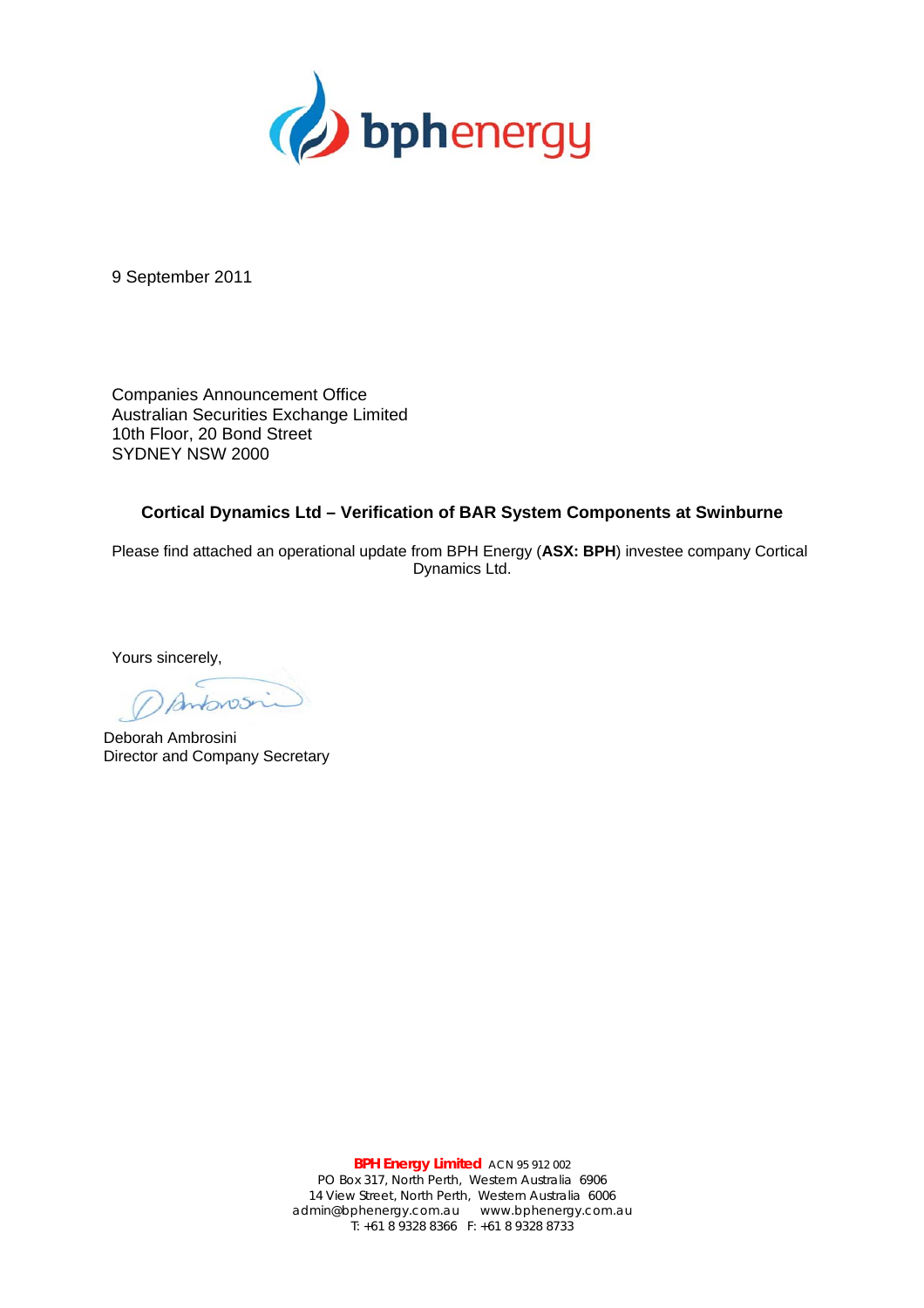

9<sup>th</sup> September 2011

Companies Announcements Office Australian Securities Exchange Limited 10<sup>th</sup> Floor, 20 Bond Street SYNDEY NSW 2000

# **Results of study of BAR System at Swinburne University**

Cortical Dynamics Ltd ("**Cortica**l"), an investee company of BPH Energy Limited (ASX: BPH), is pleased to announce the results of a recently completed study of the major components of the Brain Anaesthesia Response (BAR) monitoring system. The aim of the study was to verify the performance of the BAR system by evaluating the performance of all the signal gathering and analysing components. The study replicated and extended well known results regarding the effect of the hypnotic agent benzodiazepine alprazolam on brain electrical activity, electroencephalogram (EEG), in healthy subjects. This study was not designed to gain regulatory approval.

## **Study**

Ten healthy participants between the ages of 18 and 40 ingested a single 1mg oral dose of alprazolam after a baseline EEG recording was taken. The EEG was recorded and analysed by employing two of the three components of the complete BAR system, the Data Acquisition Module (DAM) which amplifies and analyses the EEG and, Cortical's adhesive scalp electrodes. The participant's EEG was subsequently recorded every hour for a period of three hours.

# **Study Conclusion**

The study demonstrated that the major components of the BAR system were capable of robustly replicating the well known pharmaco-EEG phenomena of benzodiazepine agents, the benzodiazepine-induced "beta buzz". The replication of this well documented phenomenon indicates that the BAR's hardware and software components are functioning correctly. Additionally this study concluded that the physiologically inspired approach of the BAR monitoring system, which is it's differentiating feature, was as anticipated capable of detecting the effects of the well known hypnotic agent alprazolam.

> **Cortical Dynamics Ltd**  ACN 107 557 620 PO box 317, North Perth, WA, 6906 14 View Street, North Perth, Western Australia T: + 61 8 6467 9525 F: +61 8 9328 8733 contact@corticaldynamics.com www.corticaldynamics.com